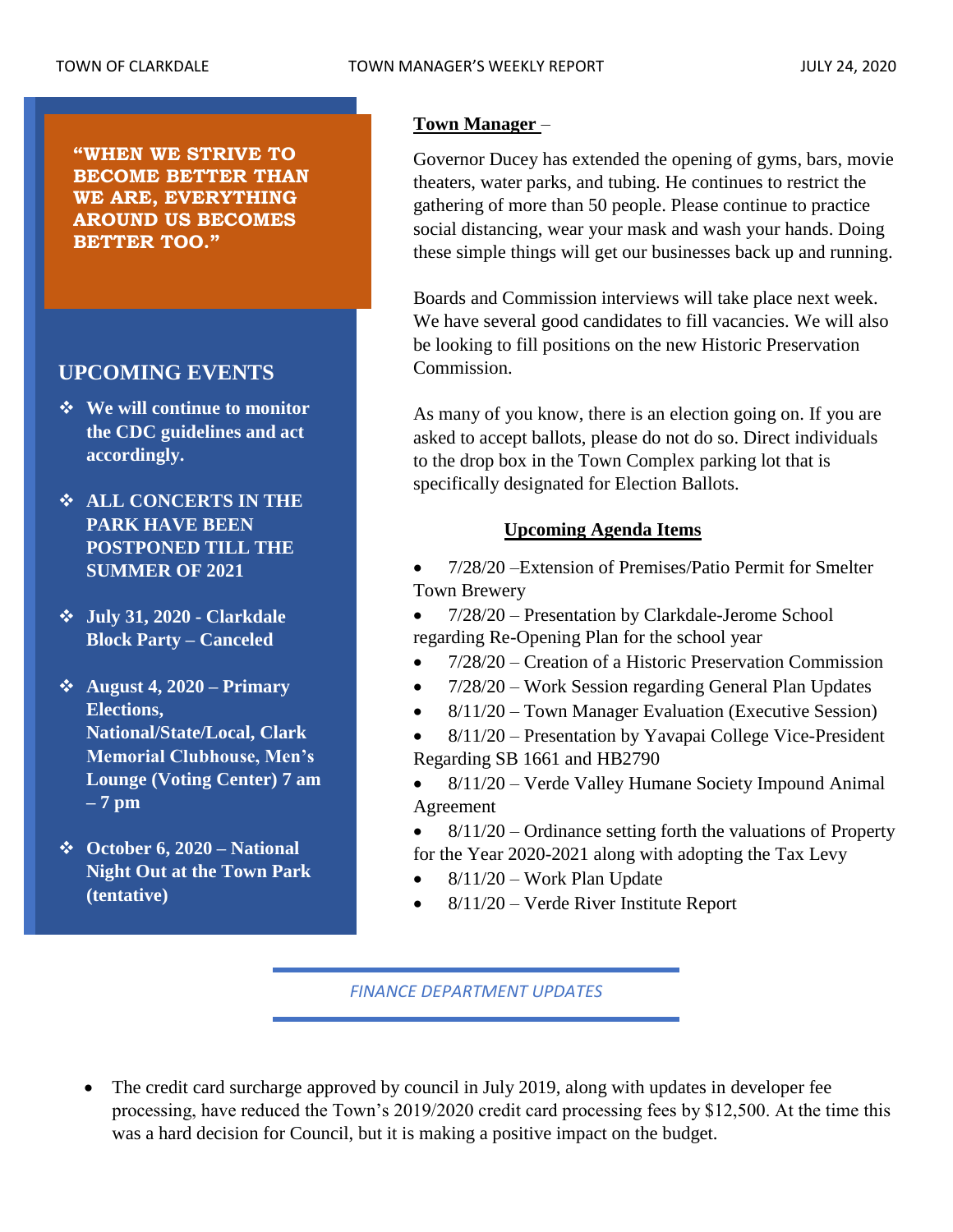# Yavapai County COVID-19 Update 7/24/2020 9:45:00 AM

| <b>Yavapai County</b><br>Confirmed Cases: 1534 Deaths: 54 Recoveries: 609                                                                                                                                                                                                                                                                                                                                                                                                                                                                          |  |                                                                                                                                                              |                                                                                                                                                                                                                                                                     |                                                              |                                                                                                                                                                                                                                                                                                                                                                               | Arizona<br>Deaths: 3349<br>Cases:<br>156301                                                                                                                                                                                           |  |                                                                    |
|----------------------------------------------------------------------------------------------------------------------------------------------------------------------------------------------------------------------------------------------------------------------------------------------------------------------------------------------------------------------------------------------------------------------------------------------------------------------------------------------------------------------------------------------------|--|--------------------------------------------------------------------------------------------------------------------------------------------------------------|---------------------------------------------------------------------------------------------------------------------------------------------------------------------------------------------------------------------------------------------------------------------|--------------------------------------------------------------|-------------------------------------------------------------------------------------------------------------------------------------------------------------------------------------------------------------------------------------------------------------------------------------------------------------------------------------------------------------------------------|---------------------------------------------------------------------------------------------------------------------------------------------------------------------------------------------------------------------------------------|--|--------------------------------------------------------------------|
| <b>Yavapai Case Locations</b><br><b>Ash Fork</b><br>4<br><b>Bagdad</b><br>6<br><b>Black Canyon City 16</b><br><b>Camp Verde</b><br>108<br>Chino Valley*<br>67<br>Clarkdale<br>44<br>$\overline{7}$<br>Congress<br>Cornville<br>24<br>195<br>Cottonwood<br>Dewey-Humboldt* 76<br>Mayer*<br>41<br>Paulden<br>33<br>Prescott*<br>326<br>316<br>Prescott Valley*<br><b>Rimrock</b><br>27<br>Sedona<br>83<br>Yarnell<br>5 <sup>5</sup><br><b>Other Quad-Cities 19</b><br><b>Other Verde Valley 1</b><br>Unknown<br>13<br>**Mingus Mtn<br>123<br>Academy |  | Count Change<br>n/c<br>n/c<br>n/c<br>n/c<br>$+2$<br>$+1$<br>n/c<br>n/c<br>$+5$<br>$+3$<br>$+1$<br>$+1$<br>$+3$<br>$+8$<br>$+1$<br>$+1$<br>$+1$<br>n/c<br>n/c | <b>Yavapai Tests</b><br>Total Tested 26343<br>94.2%<br>Negative<br>24809<br>Positive<br>1534                                                                                                                                                                        |                                                              | Yavapai Case Details<br>Count<br>Change<br>Age<br>0 to 12<br>54<br>$+3$<br>13 to $17$<br>133<br>n/c<br>$18$ to $24$<br>168<br>$+3$<br>209<br>25 to 34<br>$+4$<br>165<br>$+5$<br>35 to 44<br>172<br>$+2$<br>45 to 54<br>228<br>55 to 64<br>$+6$<br>210<br>65 to 74<br>$+4$<br>112<br>75 to 84<br>$-1$<br>$85 +$<br>81<br>n/c<br><b>Unknown</b><br>Male<br>640<br>894<br>Female |                                                                                                                                                                                                                                       |  |                                                                    |
|                                                                                                                                                                                                                                                                                                                                                                                                                                                                                                                                                    |  |                                                                                                                                                              | <b>Yavapai Hospitalizations</b><br>YRMC20<br>5<br>VVMC6<br>VA<br>0<br>* A PUI is an in-patient who has been<br>admitted for care that has been tested for<br>COVID-19 with results still pending.<br>* These numbers are only COVID-19 related<br>hospitalizations. | 1 PUI (West Campus)<br>2 PUI (East Campus)<br>8 PUI<br>0 PUI |                                                                                                                                                                                                                                                                                                                                                                               | <b>Yavapai Mortality</b><br>Case fatality rate<br><b>Females</b><br><b>Males</b><br>Cottonwood<br><b>Prescott</b><br><b>Other Quad Cities 10</b><br><b>Other Verde</b><br>0 to 54<br>55 to 64<br>65 to 74<br>75 to 84<br>85 and older |  | 18<br>36<br>$\overline{9}$<br>25<br>10<br>1<br>8<br>11<br>18<br>16 |

[Testing Sites in Yavapai County](https://www.yavapai.us/Portals/39/COVID-19/TestingSitesinYavapaiCounty.pdf)

[Emergency Operations Center Personal Protection Equipment \(PPE\) Donations](http://www.yavapai.us/Portals/39/PPE%20Donations.pdf)

[Yavapai County Community Health Services' COVID-19 Resources for Reopening](https://www.yavapai.us/chs/COVID-19) *Please refer to Governor Ducey's website for reopening timelines: <https://azgovernor.gov/>*

[ADHS Local Health Resources](https://www.azdhs.gov/preparedness/epidemiology-disease-control/infectious-disease-epidemiology/index.php#novel-coronavirus-local-health-resources)

COVID-19 Q&A - [Guidance for Schools](https://www.yavapai.us/Portals/39/COVID-19/COVID-19_QA_GuidanceForSchools.pdf)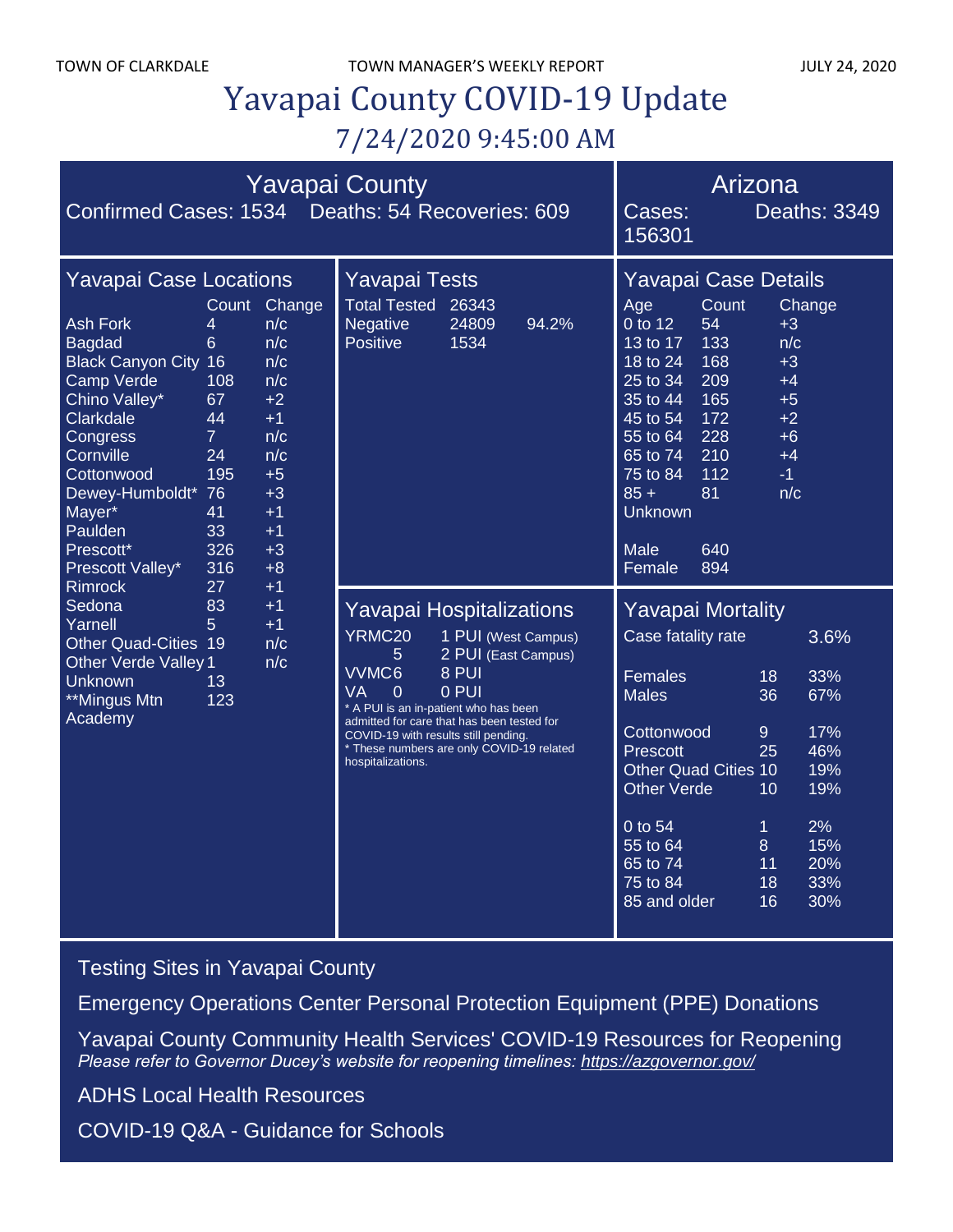## *PARKS & RECREATION DEPARTMENT UPDATES*

Parks and Recreation Event, Program and Activity Reports –

- Per public comments during the recent PR 10 Year Plan Survey about the condition of Selna Mongini Park, staff met at the park this week to discuss possible short-term improvements to the park that will assist with making the park a more enjoyable place to be. With remediation still a year or more away, staff is now looking at what can be done in the short term keeping the financial expenditure to a minimum. The following are ideas that came from the meeting:
	- Construct a path between the parking lot and both ramadas, as well as a path to the playground.
	- Place gravel in the ramada area.
	- Clean and paint the ramadas.
	- Placing bird netting in the ramada roofs to keep tables free of bird feces.
	- Improve the stability of the tables.
	- Remove the splintered wood border from around the playground area.
	- Improve playground safety fall surface with more sand.
	- Remove the outfield fence (keep fence for future projects).
	- Dragging grading the infield of the ball field to remove weeds and fill holes
	- Initiate fire ant removal.
	- Paint trash cans and barbeques.
	- Removing sucker growths from the trees.
	- Removal of debris in the ramada area.
	- Wax the playground equipment to restore the finish.
	- Paint the jungle gym.
	- Weed control on the slope (B-ball pickle court to 2nd North).
	- Adjust the positioning of the lighting for the B-ball pickleball court.

Volunteers will be needed for most of the projects due to limited staff resources. Parks and Recreation will be reaching out to get interested participants.

#### Volunteer Coordination –

- Staff reached out to our current list of volunteers with a hope of finding a core group of dedicated people who would be interested in assisting with maintenance on the Town of Clarkdale trails system. The volunteer trails crew will be assisting with basic trail maintenance, e.g., litter pickup, minor pruning, etc. Ten people have already responded with the desire to be a part of the trails crew.
- Staff attended the ASPT Grant Training to get better acquainted with the organizations grant process and deadlines. Community Development and Parks and Recreation departments will be working on two trails grant projects through ASPT with the help of volunteer Felicia Coates.The public launch is not large enough to accommodate the number of folks trying to get into the river. Plans to increase this launch area are underway.

Liaison Reports on Partner Agencies –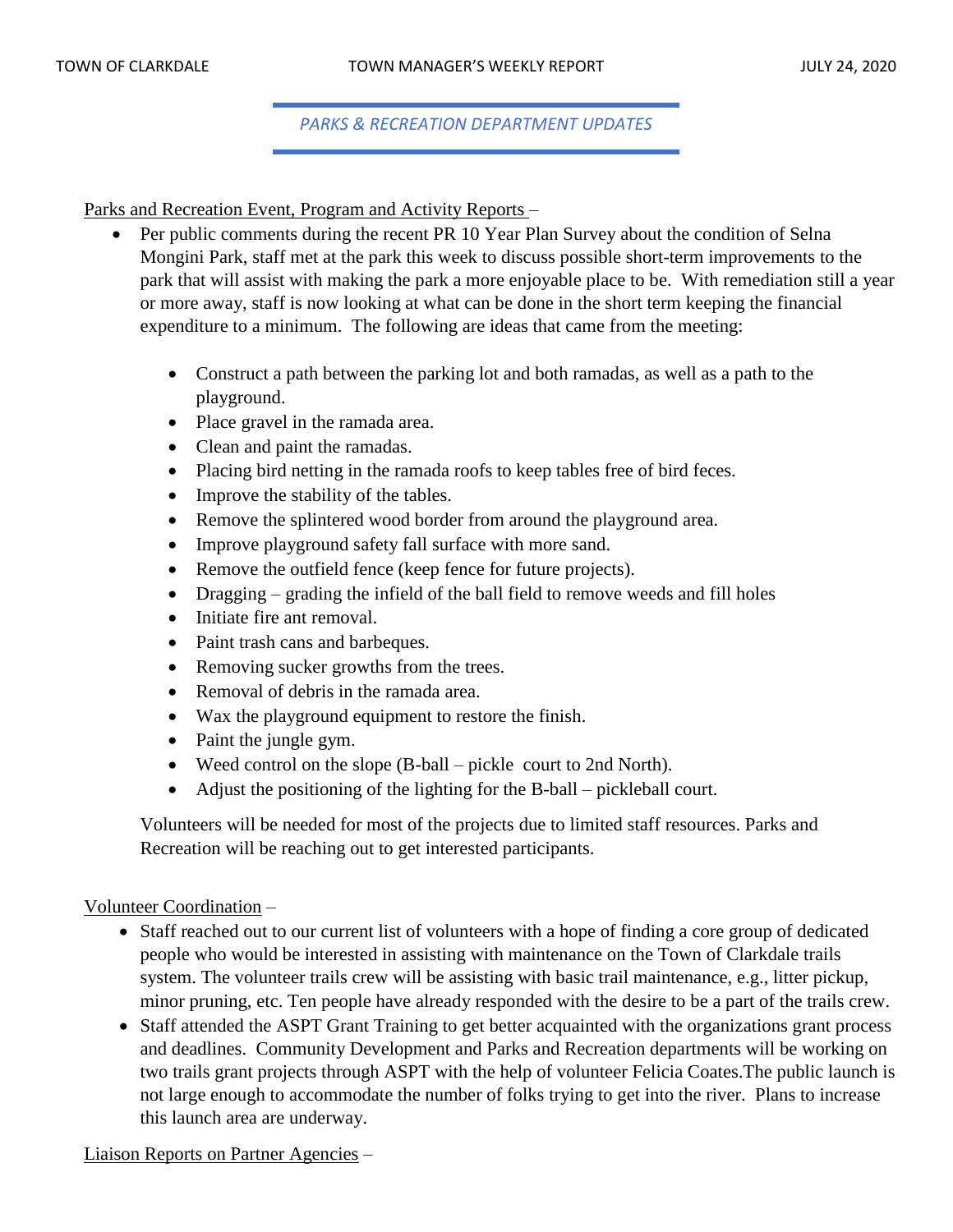#### TOWN OF CLARKDALE TOWN MANAGER'S WEEKLY REPORT TOWN OF CLARKDALE

- YCLD has hired a new CML librarian, Becky Jones-Pierce to fill Bonnie Best's position. Becky starts her new position on Monday, July 27th. Library services continue to be available by appointment only. Made in Clarkdale has an art exhibit in the library beginning in August.
- Staff attended CDBA meeting last week. Ideas were discussed on how to bring more residents into the local businesses. The creation of a fun scavenger hunt to entice folks to visit local businesses was discussed. Once the final idea has been formulated by CDBA, the Town will assist with promotion of the program via social media and Small Talk.

## Social Media –

Social Media Posts:

7/16 – Broadway road work alert

7/21 – Governor Ducey Extended Eviction Protections

7/22 – Broadway construction update

7/23 – Census update

New followers this week: 4 Post reach this week: 953

# *COMMUNITY DEVELOPMENT DEPARTMENT UPDATES*

- Design Review Board Violette's shade structure and sun sail were approved at the last meeting.
- Historic Preservation Committee (HPC) This is on the Town Council Agenda for July  $28<sup>th</sup>$ . We have four of five commissioners that meet the minimum requirements for appointment, including two (2) with professional experience in Planning.
- Trails Meeting with Parks & Rec, CDD and Felicia Coates regarding Arizona State Parks and Trails grants. Purpose was to define priorities for grant application.
- General Plan Commission The July 21st meeting will discuss Land Use Designations and Circulation.
- Code Enforcement A complaint on Mountain Road was received.
- A developer proposing tiny homes near Mingus Shadows is tentatively scheduled to have a neighborhood meeting on August 3, 2020. The DRB will not hear the item till September 3, 2020 to allow the developer more time to refine his project.

| <b>ITEM</b>              | <b>DETAILS</b>                                | <b>FEE</b> |
|--------------------------|-----------------------------------------------|------------|
|                          | 01180 - VERDE ELITE ELECTRIC LLC              | \$30.00    |
| <b>BUSINESS LICENSES</b> | 01074 - ANNA'S CABIN                          | \$30.00    |
|                          | 00975 - JOE HANDY MAN                         | \$30.00    |
|                          | 092710 - REROOF / 491 CASNER DR               | \$50.00    |
|                          | 092709 - REROOF / 1900 OLD JEROME HWY         | \$50.00    |
| <b>BUILDING PERMITS</b>  | 092711 - REROOF / 503 MAIN ST                 | \$50.00    |
|                          | 092701 - NEW CONSTRUCTION / 620 CLIFFSIDE DR. | \$4,931.85 |
|                          | 092713 - ELECTRIC / 340 SUMMER CIRCLE         | \$30.00    |
|                          | 092702 - FENCE / 780 CALLE TOMALLO            | \$25.00    |

## **Weekly Cash Report**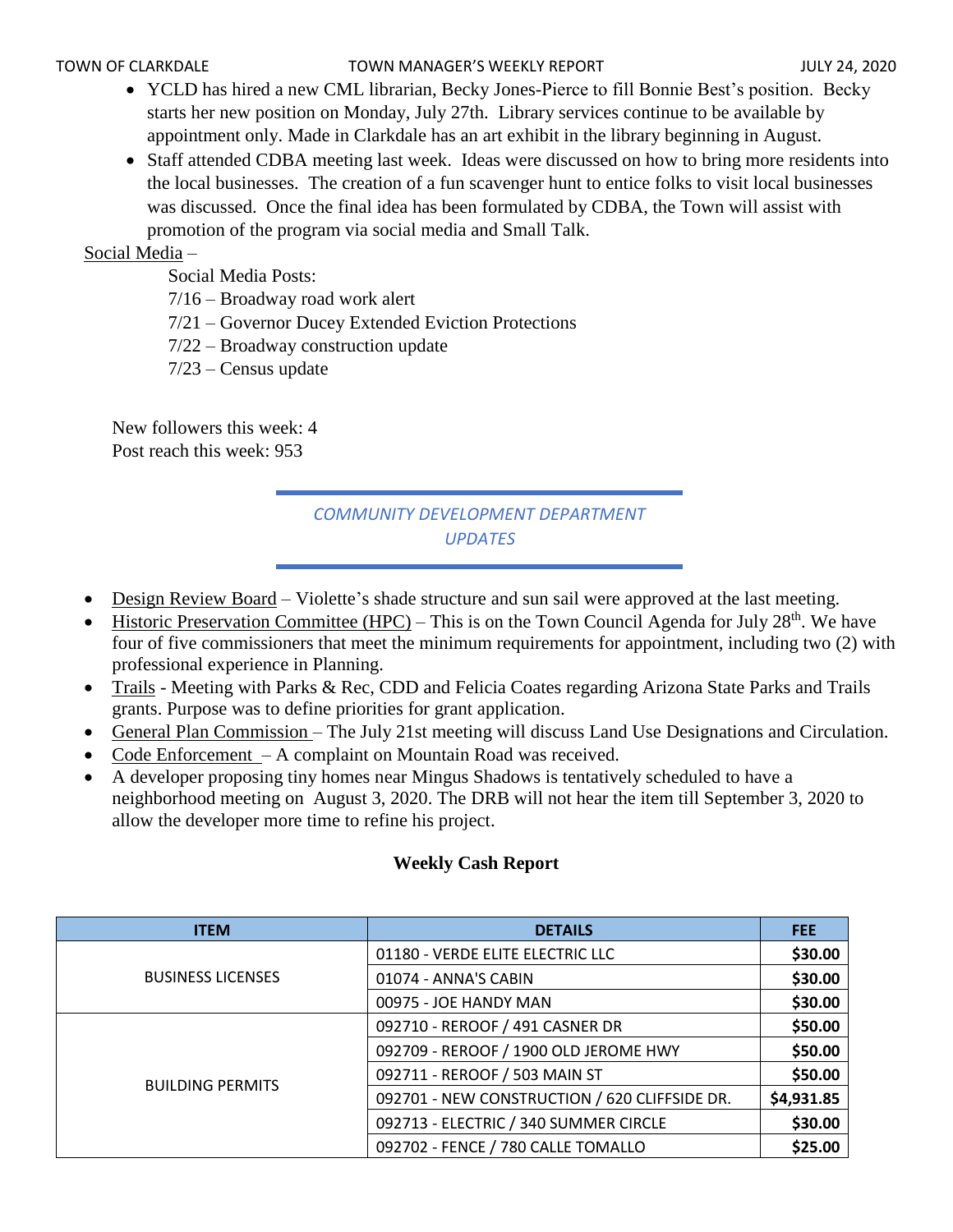| <b>TOWN OF CLARKDALE</b> | TOWN MANAGER'S WEEKLY REPORT             | <b>JULY 24, 2020</b> |
|--------------------------|------------------------------------------|----------------------|
|                          | 092712 - ELECTRIC / 1407 FIRST NORTH ST. | \$30.00              |
|                          | 092721 - ACCESSORY / 940 CALLE FIGUEROA  | \$50.00              |
|                          | 092718 - ACCESSORY / 2191 OLD JEROME HWY | \$75.00              |
| <b>DESIGN REVIEW</b>     | 092717 - CHATAEU TUMBLEWEED / PATIO ROOF | \$90.00              |
|                          |                                          | \$5,381.85           |

## *POLICE DEPARTMENT UPDATES*

## **Major incidents reported to the department for the week of 7/15through 7/21/20:**

- 7/15/20 Officer Godina and Sgt. Candelaria handled a disorderly dispute between two individuals in the parking lot of the police station.
- 7/15/202 Officer Godina took a delayed report of a sex offense which occurred in June. Officer Deming interviewed the victim and arranged a confrontation call with the suspect. He is conducting more followup. Sgt. Smith and Officer Lohman assisted.
- 7/16/20 Officer Godina handled a disorderly conduct per domestic violence call between a couple which occurred at the Centerville bus stop. The parties were separated. Sgt. Candelaria assisted.
- 7/22/20 Officer Godina arrested a Centerville man for disorderly conduct and endangerment per domestic violence against his parents. The man was also booked into jail on Consumption of Liquor in a Vehicle and three outstanding warrants.

## Calls at the RAPS

- 7/15/20 A remediation worker came into the lobby to report jumpers on Tuzigoot Bridge. Officer Godina and Sgt. Candelaria were unable to locate anyone.
- 7/16/20 Officer Lohman checked on a car parked at Tuzi RAP afterhours; it was a family viewing the comet.
- 7/19/20 Lead Officer Brundridge received a report of a missing kayaker. He requested assistance from Verde Valley Fire with a search of Tuzi RAP. The reporting party called back to say the individual had split from the group early and was at home safe.

## Notable Events

- 7/13-7/16/20 Lead Officer Brundridge attended Advanced School Resource Officer School.
- Total Calls 20 Calls Criminal in Nature  $||4$  $\left| \right|$  Traffic Stops  $\left| \right|$  3 Citations 0 Warnings 3  $Citations - non-traffic$   $||0$ Requests for Citizen Assistance  $||7$ Animal Problems 0 Requests by Other Agencies for Assistance 4 Responses to Calls at the RAPs  $\vert \vert$  3 Domestic Violence Calls 2
- 7/21/20 Officers are conducting courtesy patrols at the train depot before departure, being visible and talking with visitors.
- 7/21/20 Nonsworn Supervisor Jen Julian completed virtual Civilian Police Leadership training.

7/22 Chief Taylor hosted an in-person and online meeting with Verde Valley law enforcement leaders to discuss enhancing the existing Spectrum Mental Health Mobile Crisis Team program to better serve our communities. Sgt. Smith, Sgt. Candelaria, and Nonsworn Supervisor Jen Julian also attended.